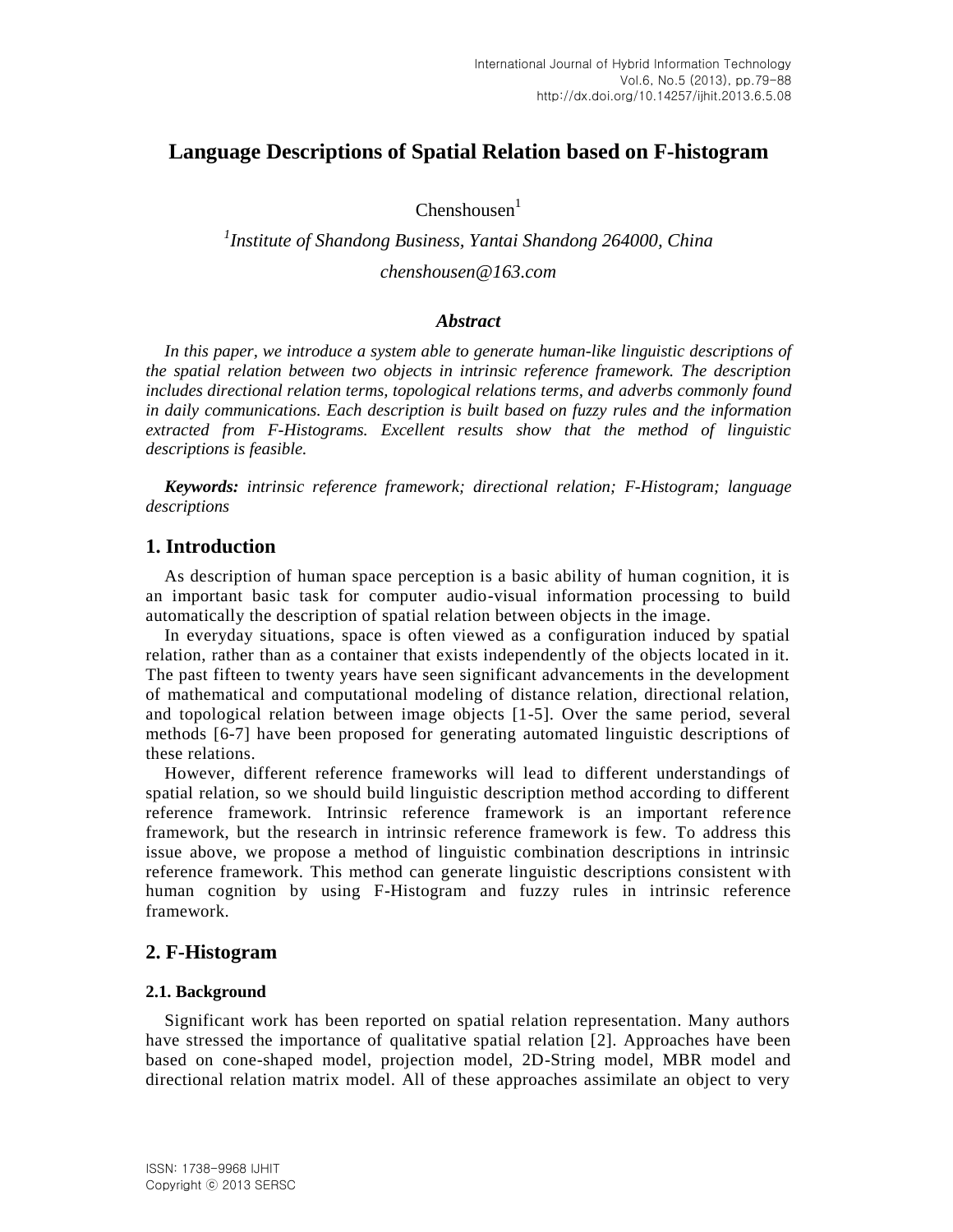elementary entities such as the centroid or the minimum bounding rectangle. This simplification process can not give a satisfactory model of the spatial relation. Because these approaches can't take into account the effects of shape, size and distance information to judging directional relation.

Miyajima [3] firstly proposes the notion of angle histogram, as shown in Figure 1. This approach takes into account the angle of all point pairs between objects and computes the frequency of all points to get the angle histogram between objects. Angle histogram contains information of the spatial relation between objects, so we can extract information of spatial relation from the histogram to represent spatial relation. This approach can take into account shape, size and distance information, but the amount of computation is very large because of too many points. Moreover, distance information is not taken into account.



**Figure 1. Angle Histogram**

#### **2.2. F-Histogram Model**

Matsakis [4] proposes F-Histogram as shown in Figure 2, F-Histogram is also based on angle histogram, but longitudinal sections of all angles are taken into account, not the point pairs. The F-histogram is built by computing the integral sum of longitudinal sections of different angles. This histogram added metric parameters in initial establishment, considering that different distances impact on spatial relation by setting different parameters. The computational complexity of F-Histogram is relatively small, and anisotropy is considered.



**Figure 2. F-Histogram Model**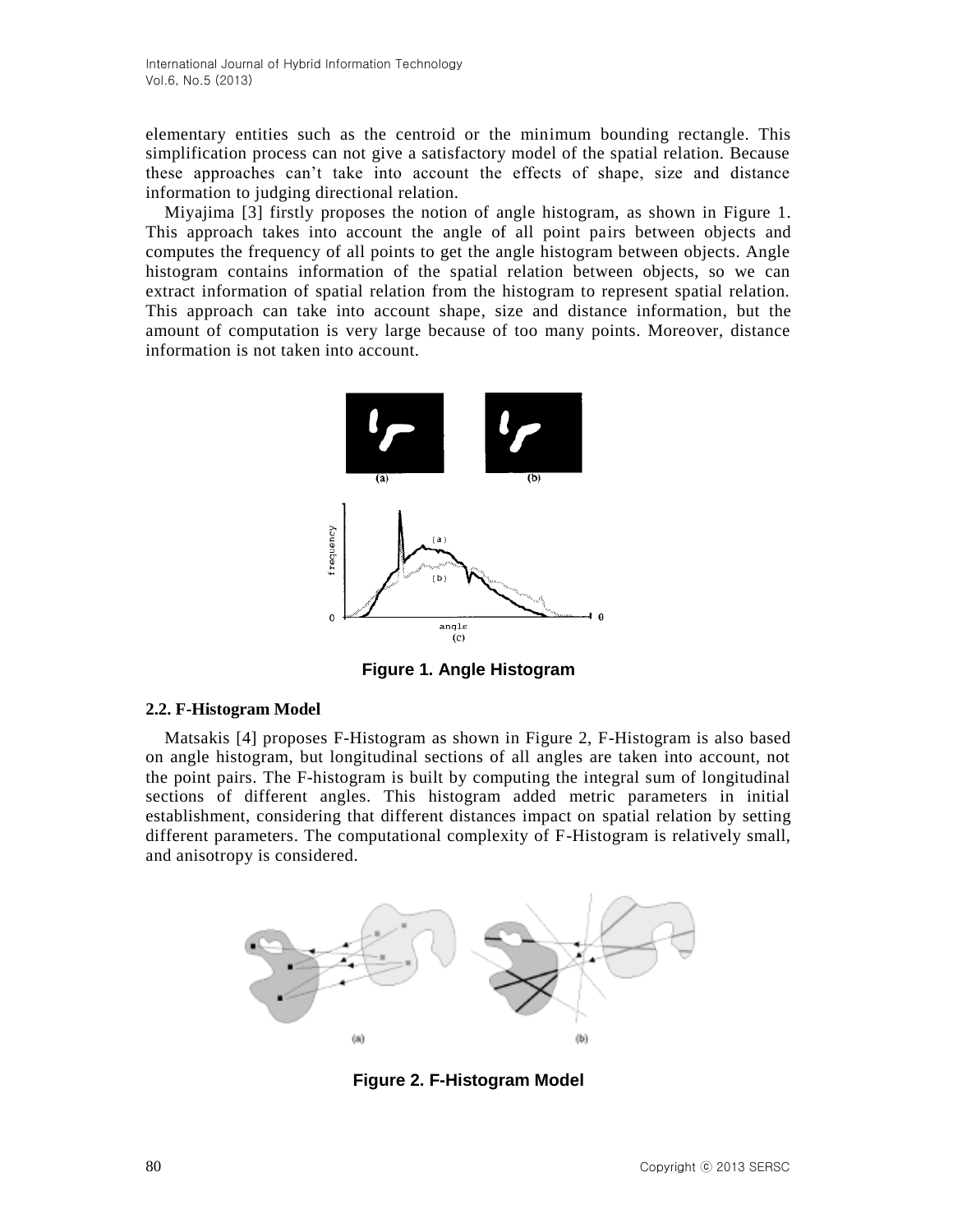Ni [5] reduces the time complexity of F-Histogram from  $O(KN\sqrt{N})$  to O (NlogN). Now the F-Histogram is becoming a study hot point for its advantages, and many improved methods and applied researches have constantly emerged. For example Matsakis and others [6-7] propose language description methods of spatial relation.

### **2.3. Three Reference Frameworks**

The reference framework of directional relation is the viewpoint of human to directional relation, and different viewpoint leads to different human's cognition of directional relation. The reference framework most greatly impacts on the directional relation, more than topological relation and distance relation. In this paper we define three basic reference frameworks: intrinsic reference framework, extrinsic reference framework and observer reference framework.

(1) Intrinsic reference framework is a spatial relation reference system built by an observer with certain observation angle inside the reference object. In this reference framework directional relation is often described in terms of *in front of, in back of, in the left of and in the middle of*, etc. For example in a house, entrance door is *in front of*  it, the balcony is *in back of* it, and the bedroom is *in the left of* it, *etc.*

(2) Extrinsic reference framework is a spatial relation reference system built by an observer with certain observation angle outside a reference object, when the observer is different from the reference object. In this reference framework directional relation is often described in terms of *in the front of, behind, on the left of and on the east of*, etc. For example, Beijing is *on the north of* Shijiazhuang.

(3) Observer reference framework is built by an observer with certain observation angle outside a reference object, when the observer is same as the reference object. In observer reference framework observer divides space by *front, back, left, right* or *above*, *below, left* and *right* of itself. For example, the obstacle is *front-left of* the robot.

In order to get the detailed and accurate linguistic descriptions of spatial relation, we need generate linguistic descriptions based on directional relation, topological relation and distance relation. So it is necessary to discuss the relationship between reference frameworks and topological relation. In this paper we consider eight basic topological relations: *disjoint, meet, overlap, equal, inside, contain, cover* and *covered-by*.

In intrinsic reference framework, target object A should be inside of object B, so applicable topological relation should include *inside, covered-by, contain, cover* and *equal*.

In extrinsic reference framework and observer reference framework, target object A should be outside of reference object B, so applicable topological relation should include *disjoint* and *meet*.

When topological relation is *overlap*, parts of target object are inside of reference object and the other parts are outside of reference object. We can respectively research inside and outside regions in intrinsic reference framework and extrinsic reference framework.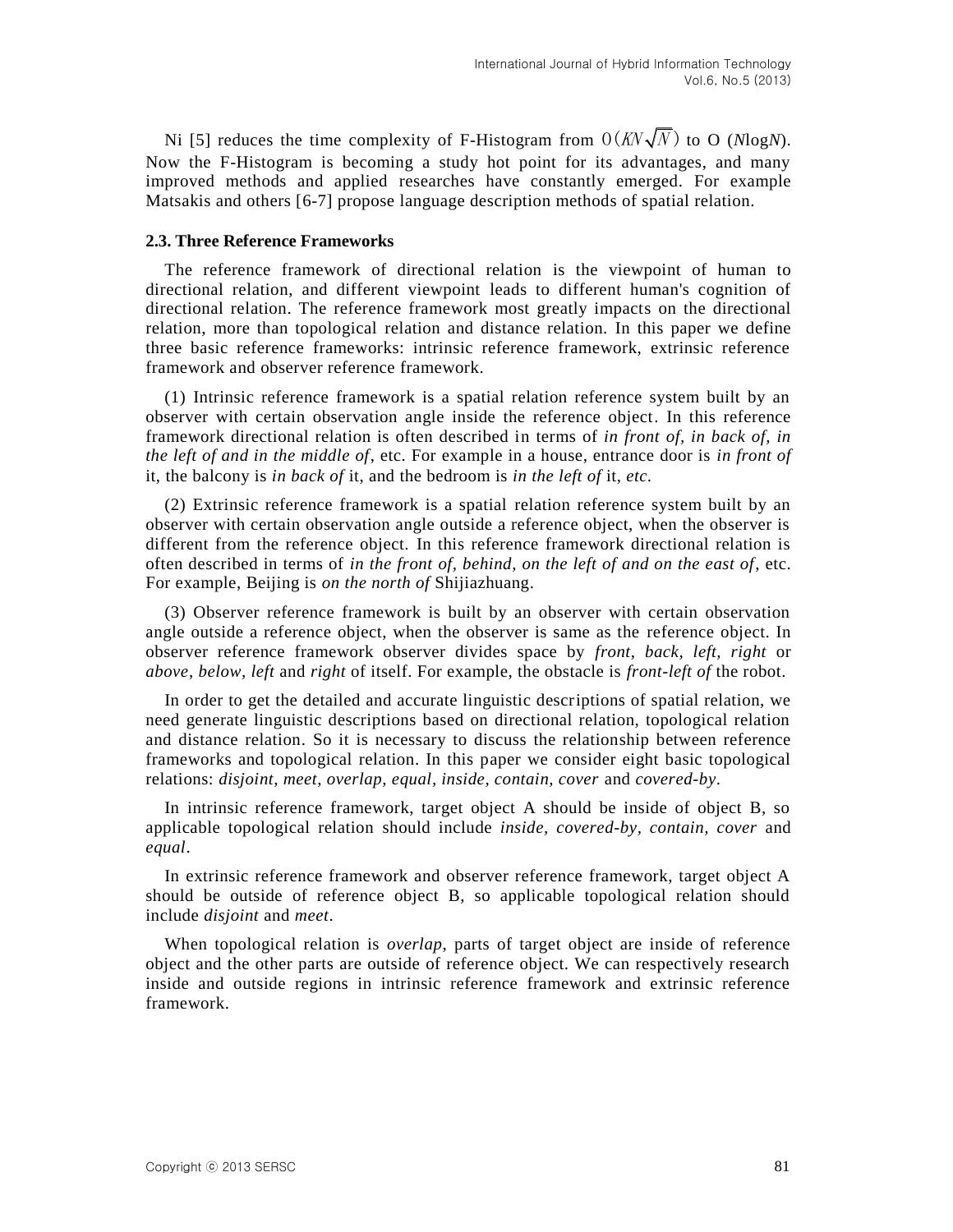## **3. Generating Linguistic Descriptions of Spatial Relation in Intrinsic reference framework**

### **3.1. Linguistic Descriptions of Spatial Relation in Intrinisc Reference Framework**

Linguistic descriptions of spatial relation refer to using the natural language to describe spatial relation between two objects. In different reference framework we may need different description method. In this paper we discuss the case in intrinsic reference framework.

 Take examples for the three pictures in Figure 3, we can artificially generate their linguistic combinatorial descriptions as follows.



**Figure 3. Examples 1**

The description of Figure 3A: The white object is *in the middle of* the gray object.

The description of Figure 3B: The white object is *in the middle of* the gray object, but a little in the right of it.

The description of Figure 3C: The white object is *in the middle of* the gray object, but *a little in the front-right of* the gray object.

Firstly, adverbs usually are used in descriptions, such as *a little, somewhat*, etc. Secondly, these descriptions consider both directional relation and topological relation, and can accurately describe the relative position between objects in intrinsic reference framework. Although the descriptions of different people may have slight difference, the location information of its performance should be the same. Thirdly, descriptions of spatial relation is usually adopted a series of fixed sentences, such as "A is … B, but …", so we can use template-based method to generate linguistic descriptions of spatial relation.

In this paper, we will use the fuzzy rules and template-based method to generate linguistic descriptions of spatial relation in intrinsic reference framework.

#### **3.2. Choosing spatial terms based on fuzzy rules**

 In order to generate descriptions of spatial relation based on templates, we firstly choose spatial terms and adverbs. In this paper the terms include directional relation terms, and adverbs, as follows: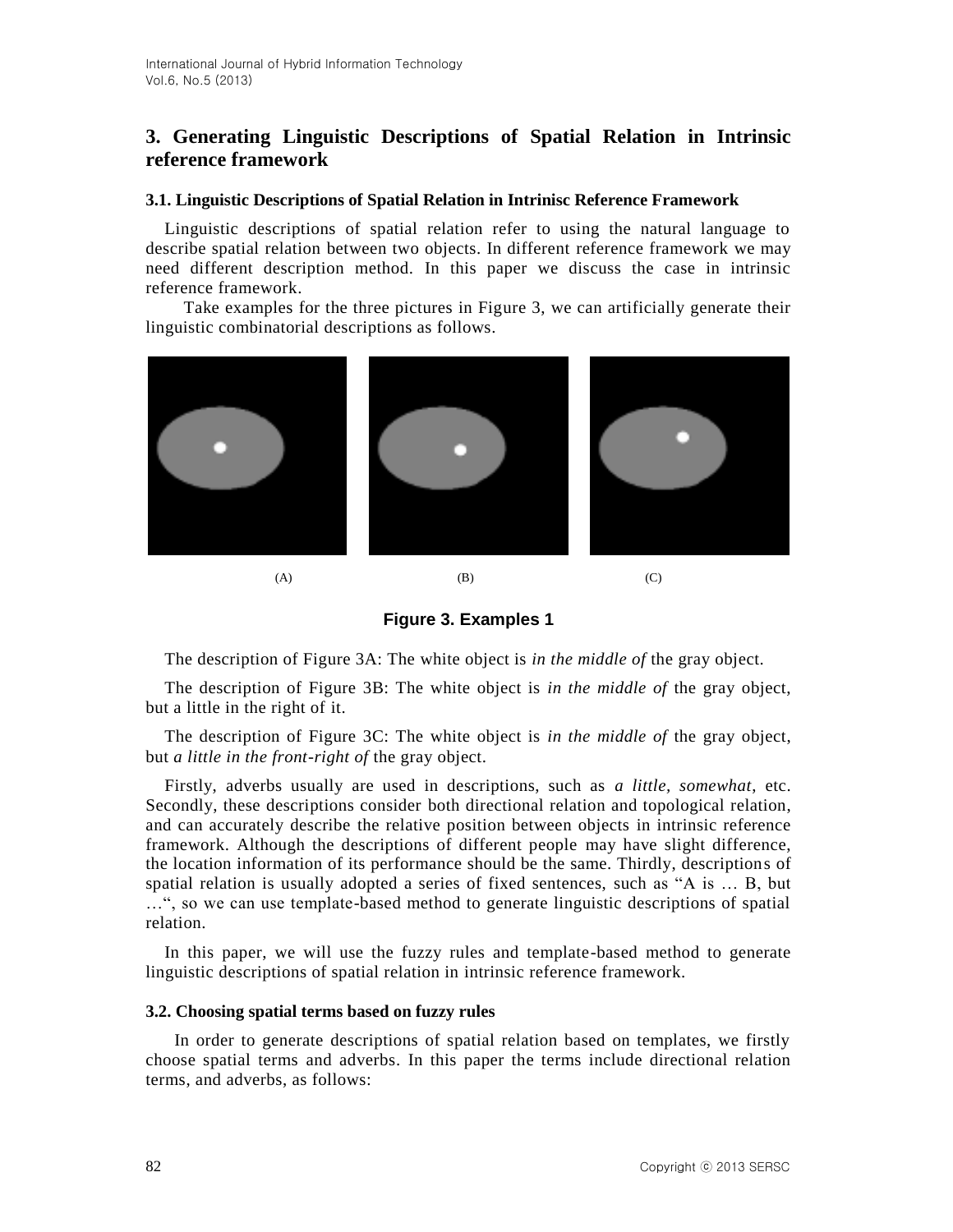Directional relation terms: *in front of*, *in back of, in the left of, in the right of* and *in the middle of*.

Adverbs: *a little, somewhat, perfectly, strongly, very*.

Different kinds of terms can adopt different methods for judgment. Take Figure 3C for example, the choosing process of terms is given as follows:

Firstly we calculate  $F_0$ -Histogram and  $F_2$ -Histogram which can be recognized as probability distribution of  $\theta$  as shown in Figure 4. We can see that F<sub>2</sub>-Histogram can not represent the directional relation information, so we use  $F_0$ -Histogram as the basic input data. Secondly we use formula 1and membership functions as shown in Figure 5 to calculate the gravity of membership degrees of four directions on the distribution of  $\theta$ . Thirdly considering the weaken effect [7], we calculate the final membership degrees of four directions by formula 2. Finally, we determine primary direction and secondary direction between objects by comparing the value of membership degrees, and give a membership degree for *in the middle of* by formula 3 and membership function as shown in Figure 6. In this formula  $^{\mu_p}$  is membership degree of primary direction and  $\mu$ <sub>s</sub> is membership degree of secondary direction. As shown in Table 1,  $\mu$ p=0.142,  $\mu$ s=0.114 and  $\mu_{middle}^{FH}$  =0.441, *in the right of* and *in front of* respectively are primary direction and secondary direction.

$$
\begin{cases}\n\mu_{\text{left}}^{FH} = \sum_{\theta} \mu_{\text{left}}(\theta) f(\theta) \\
\mu_{\text{right}}^{FH} = \sum_{\theta} \mu_{\text{right}}(\theta) f(\theta) \\
\mu_{\text{post}}^{FH} = \sum_{\theta} \mu_{\text{front}}(\theta) f(\theta) \\
\mu_{\text{back}}^{FH} = \sum_{\theta} \mu_{\text{back}}(\theta) f(\theta)\n\end{cases} (1)
$$



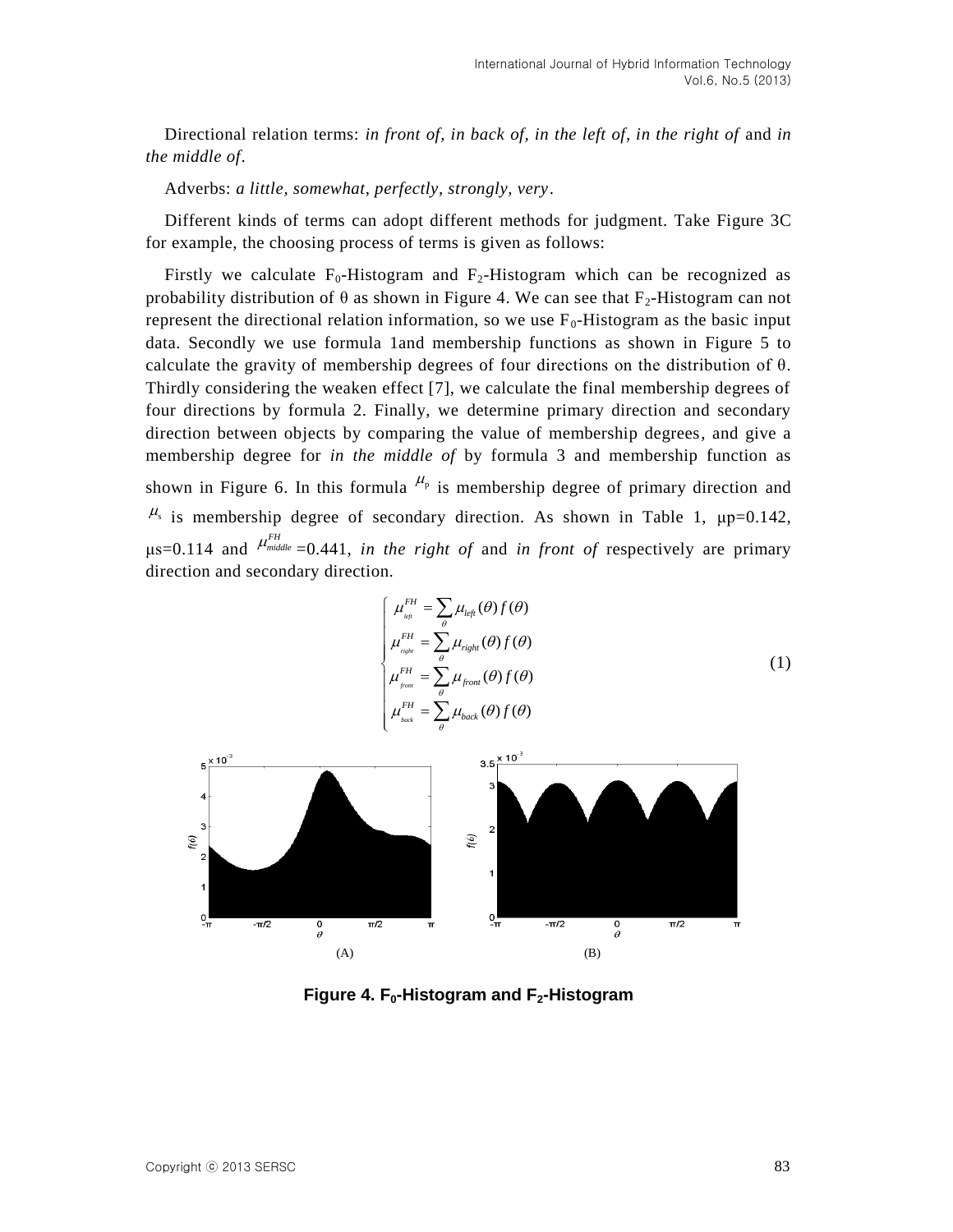International Journal of Hybrid Information Technology Vol.6, No.5 (2013)



**Figure 5. Membership Functions of Four Directions**



**Figure 6. Membership Function of** *in the middle of*

**Table 1. The result of directional relational words**

| Directional<br>relational<br>terms | In front of | In back of | In the left of | In the right<br>οt | In the middle<br>οt |
|------------------------------------|-------------|------------|----------------|--------------------|---------------------|
| Member ship                        | 0.114       |            | U              | 0.142              | 0.441               |
| $degrees(F_0)$                     |             |            |                |                    |                     |

In this paper, we construct membership function of adverbs in Figure 7A to determine adverbs of *in the middle of* by comparing the values of membership degrees. As shown in Table 2, the result is *somewhat*. In addition, we adopt formula 4 to calculate membership difference  $\mu_{\Delta}$  of primary direction and secondary direction. Then we construct membership function of adverbs in Figure 7B, and determine adverbs of four directions. Fuzzy set "void" expresses no adverb, we can use compound directional relation words such as *front-right*. As shown in Table 3, the result is *in the front-right of*.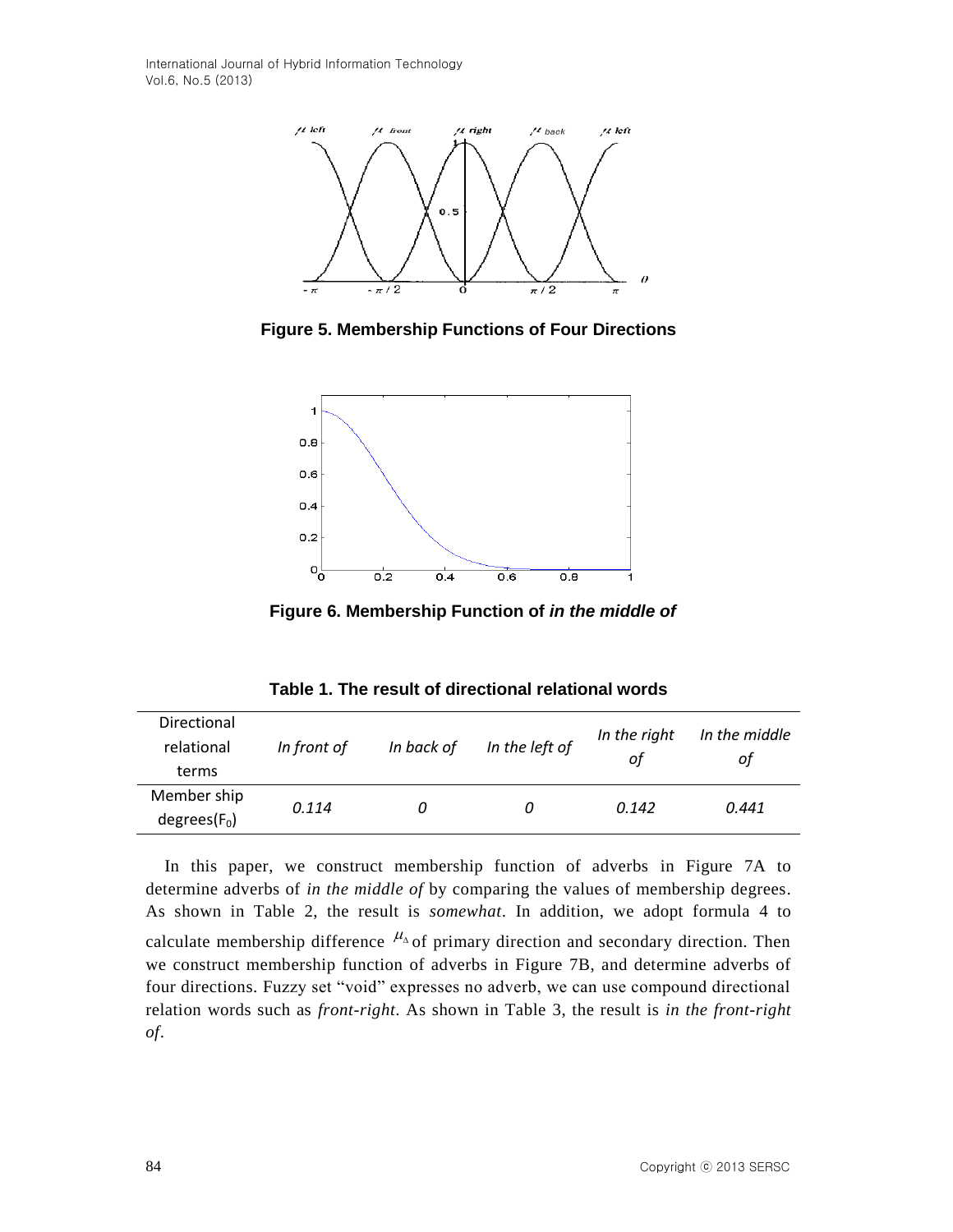International Journal of Hybrid Information Technology Vol.6, No.5 (2013)

$$
\begin{cases}\n\mu_{\text{left}}^{FH} = \begin{cases}\n\mu_{\text{left}}^{FH} - \mu_{\text{right}}^{FH} & \text{if } (\mu_{\text{left}}^{FH} - \mu_{\text{right}}^{FH}) \ge 0 \\
0 & \text{else}\n\end{cases} \\
\mu_{\text{right}}^{FH} = \begin{cases}\n\mu_{\text{right}}^{FH} - \mu_{\text{left}}^{FH} & \text{if } (\mu_{\text{right}}^{FH} - \mu_{\text{left}}^{FH}) > 0 \\
0 & \text{else}\n\end{cases} \\
\mu_{\text{right}}^{FH} = \begin{cases}\n\mu_{\text{front}}^{FH} - \mu_{\text{back}}^{FH} & \text{if } (\mu_{\text{from}}^{FH} - \mu_{\text{back}}^{FH}) \ge 0 \\
0 & \text{else}\n\end{cases} \\
\mu_{\text{float}}^{FH} = \begin{cases}\n\mu_{\text{front}}^{FH} - \mu_{\text{back}}^{FH} & \text{if } (\mu_{\text{from}}^{FH} - \mu_{\text{back}}^{FH}) \ge 0 \\
0 & \text{else}\n\end{cases} \\
\mu_{\text{back}}^{FH} = \begin{cases}\n\mu_{\text{out}}^{FH} - \mu_{\text{from}}^{FH} & \text{if } (\mu_{\text{back}}^{FH} - \mu_{\text{from}}^{FH}) \ge 0 \\
0 & \text{else}\n\end{cases} \\
\mu_{\text{middle}}^{FH} = \mu_{\text{middle}}^{H} (\mu_{\text{back}}^{FH} - \mu_{\text{from}}^{FH}) \ge 0\n\end{cases} (3)\n\end{cases}
$$

$$
\mu_{\Delta} = \frac{(\mu_{\rm p} - \mu_{\rm s})}{(\mu_{\rm p} + \mu_{\rm s})} \tag{4}
$$

Finally, we can get the description of Figure 3C based on template. The description is "The white object is *somewhat in the middle of* the gray object, and the white object is *in the front-right of* the gray object."



**Figure 7. Membership Function of Adverbs**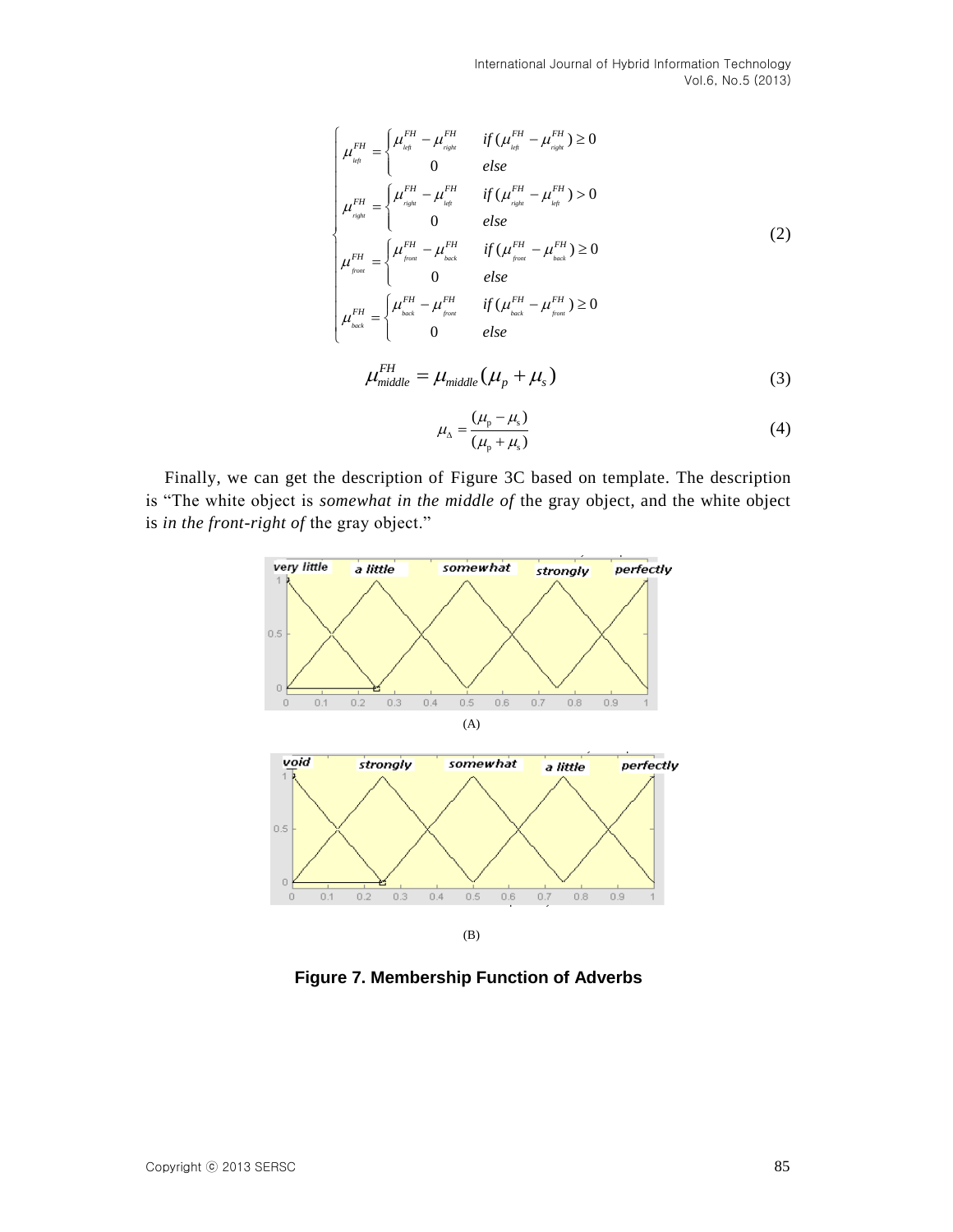| $\mu_{\scriptscriptstyle middle}^{\scriptscriptstyle FH}$ |             |          | 0.441    |          |           |
|-----------------------------------------------------------|-------------|----------|----------|----------|-----------|
| Adverbs                                                   | Very little | A little | Somewhat | Strongly | Perfectly |
| Membership<br>degrees                                     |             | 0.236    | 0.764    |          |           |

**Table 2. The results of adverbs of** *in the middle of*

|  |  | Table 3. The results of adverbs of four directions |  |  |
|--|--|----------------------------------------------------|--|--|
|--|--|----------------------------------------------------|--|--|

| $\mu_{\scriptscriptstyle \Lambda}$ | 0.109 |       |                                          |              |  |
|------------------------------------|-------|-------|------------------------------------------|--------------|--|
| Adverbs                            |       |       | Void Strongly Somewhat Alittle Perfectly |              |  |
| Membership<br>degrees              | 0.564 | 0.436 | $\Omega$                                 | $\mathbf{U}$ |  |

# **4. Examples**

Using the description method above computer can automatically generate linguistic descriptions of spatial relations for seven pictures in Figure 3 and Figure 8. The results are as follows:

The descriptions of Figure 3A: "The white object is *perfectly in the middle of* the gray object."

The descriptions of Figure 3B: "The white object is *strongly in the middle of* the gray object, and the white object is *in the right of* the gray object."

The descriptions of Figure 3C: "The white object is *somewhat in the middle of* the gray object, and the white object is *in the front-right of* the gray object."

The descriptions of Figure 8A: "The white object is *perfectly strongly in the middle of* the gray object"

The descriptions of Figure 8B: "The white object is *a little in the middle of* the gray object, and the white object is *in the front-left of* the gray object."

The descriptions of Figure 8C: "The white object is *a little in the middle of* the gray object, and the white object is *in the left of* the gray object."

The descriptions of Figure 8D: "The white object is *perfectly in the middle of* the gray object."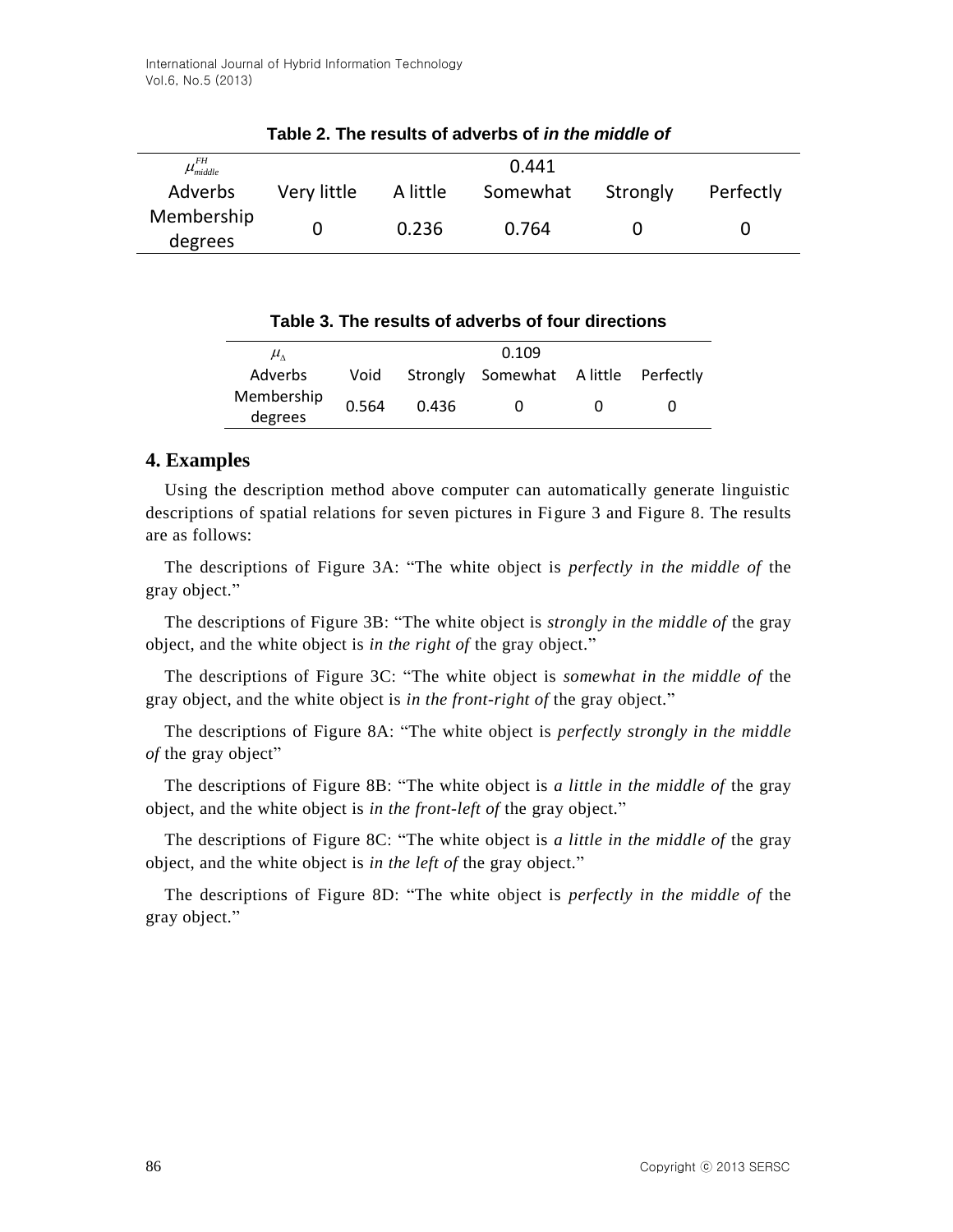

**Figure 8. Examples 2**

We can see that the descriptions by the method in this paper are almost the same as the descriptions by artificial method. These descriptions can accurately describe three kinds of spatial relation and conform to the human cognition by using adverbs. But because of the difference of people's habits, cultures, thoughts, understandings of spatial relations are more or less different. For instance *a little* and *somewhat* have not a clear division. So we should set reasonable parameters of membership functions according to different people groups and application scenes to make descriptions of spatial relation more accurate.

### **5. Conclusion**

A method for generating linguistic descriptions of spatial relation in intrinsic reference framework has firstly been introduced. Each linguistic expression is built by F-Histogram and fuzzy rules. The descriptions are rich and human-like as demonstrated by the many examples shown. In the future, such features could be used to improve and refine even more the descriptions in other reference framework..

### **References**

- [1] C. B. Wu and G. N. Yan, "Spatial topological relationships an overview and analysis", Journal of Geoinformation Science, vol. 4, **(2010)**, pp. 12.
- [2] Q. Xie, D. Y. Liu and Q. Y., "Research progress in qualitative direction relations models", Computer Science, vol. 11, **(2006)**, pp. 33.